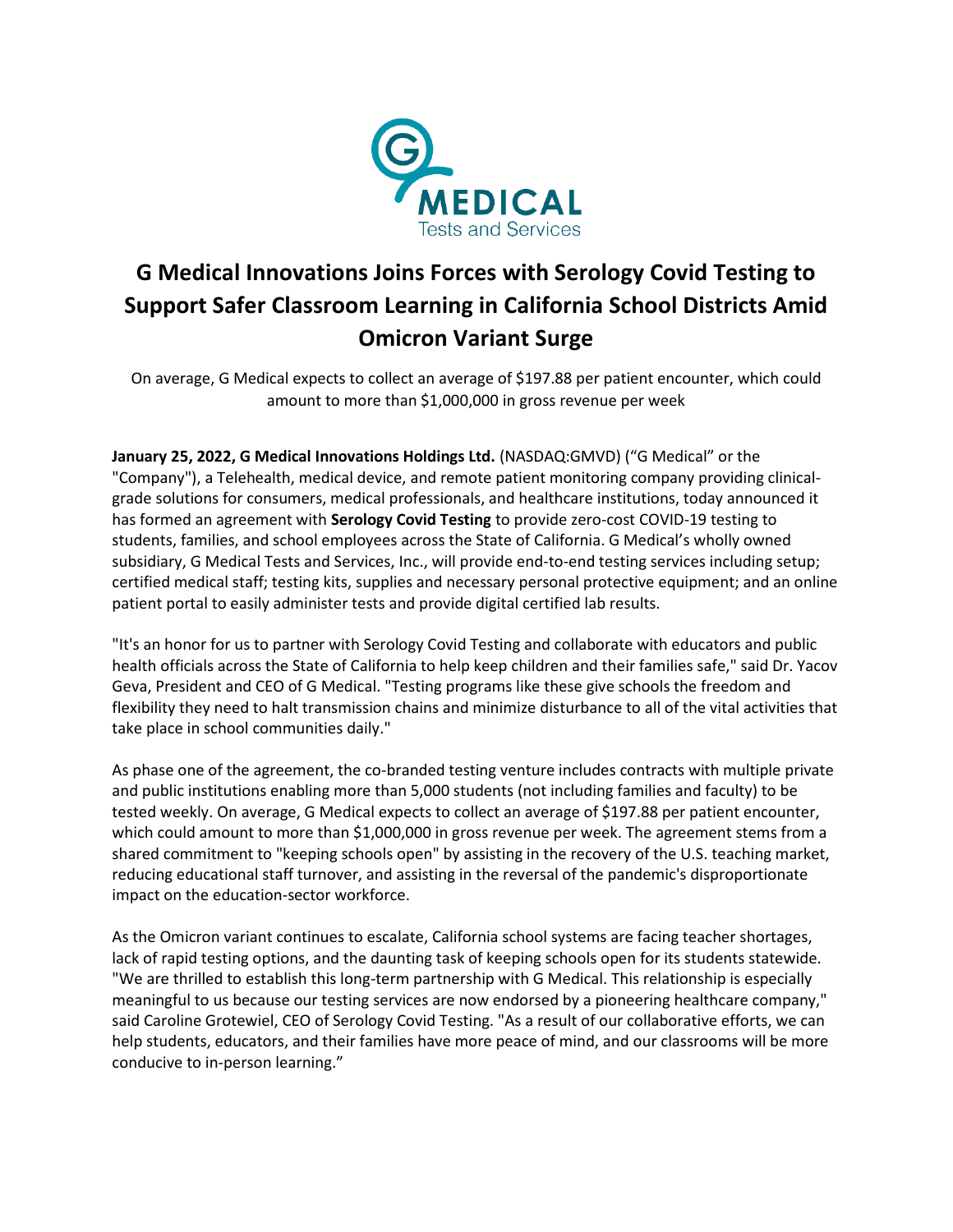Communities across the country have turned to COVID-19 testing to monitor the virus as more vaccine trials for people under the age of 16 are just getting started, and efforts to track and mitigate viral spread remain critical. Together, the companies will offer on-site Rapid Antigen Testing with confirmatory PCR tests, as recommended by the Centers for Disease Control (CDC).

"Hundreds of students and staff have tested positive for the virus since schools reopened after the holidays, forcing some districts to switch to remote learning just days after reopening," added Andrew Benavente, Vice President of Serology Covid Testing. "By implementing these free testing services at their doorstep, we can empower students and teaching staff to return to school as quickly and safely as possible after a potential exposure."

"G Medical has long been at the forefront of medical devices, offering remote patient monitoring tools to help keep patients healthy. We're excited to expand our portfolio to offer COVID-19 testing options that help to detect the virus early and enable individuals, businesses, and schools to take appropriate action to prevent further spread in the community," concluded Geva.

If you are interested in offering your school free on-site COVID-19 testing services, please contact Andrew Benavente at Serology Covid Testing; +1 310-747-5473; [Andrew.m@Serology-Testing.com.](mailto:Andrew.B@Serology-Testing.com)

### **About Serology Covid Testing**

Serology Covid Testing is a consulting group, distributor, and executor of advanced testing that specializes in bringing new health and wellness solutions and technologies to market. With over 20 years of experience, relationships, and well-established partnerships, we participate in implementing innovative technologies within our network of clinics in addition to bringing full-service testing services to businesses, schools, and events Nationwide. Serology Covid Testing is dedicated to meeting the urgent need for COVID-19 testing by utilizing cutting-edge technology, FDA or EUA approved assays, and highly trained laboratory professionals to deliver rapid results of unwavering quality. To learn more, visit[: https://www.serology-testing.com/](https://www.serology-testing.com/)

### **About G Medical Innovations**

G Medical Innovations Holdings Ltd. is an early commercial stage healthcare company engaged in the development of next generation mHealth and telemedicine solutions and monitoring service platforms. The Company's solutions and services can empower consumers, patients, and providers to better monitor, manage and improve clinical and personal health outcomes, especially for those who suffer from cardiovascular disease (or CVD), pulmonary disease and diabetes. The Company's current product lines consist of its Prizma medical device (or Prizma), a clinical grade device that can transform almost any smartphone into a medical monitoring device enabling both healthcare providers and individuals to monitor, manage and share a wide range of vital signs and biometric indicators; its Extended Holter Patch System, a multi-channel patient-worn biosensor that captures electrocardiography (or ECG) data continuously, including its QT Syndrome Prolongation Detection Capabilities Patch. In addition, the Company is developing its Wireless Vital Signs Monitoring System (or VSMS), which is expected to provide full, continuous, and real time monitoring of a wide range of vital signs and biometrics. Its monitoring services include provision of Independent Diagnostic Testing Facility (or IDTF) monitoring services and private monitoring services. Visit [https://gmedinnovations.com/.](https://gmedinnovations.com/)